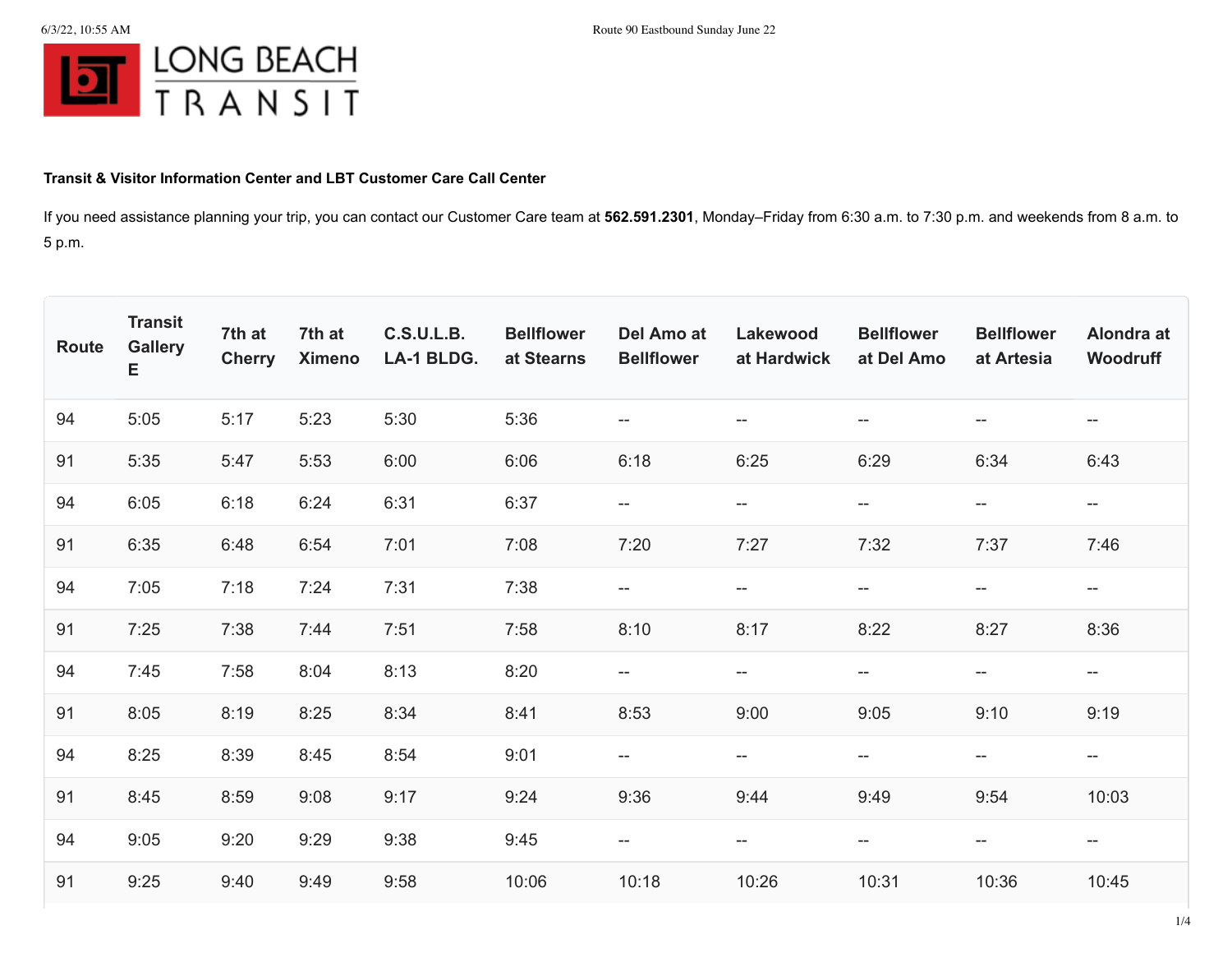| <b>Route</b> | <b>Transit</b><br><b>Gallery</b><br>Е | 7th at<br><b>Cherry</b> | 7th at<br><b>Ximeno</b> | <b>C.S.U.L.B.</b><br>LA-1 BLDG. | <b>Bellflower</b><br>at Stearns | Del Amo at<br><b>Bellflower</b>                     | Lakewood<br>at Hardwick            | <b>Bellflower</b><br>at Del Amo | <b>Bellflower</b><br>at Artesia | Alondra at<br>Woodruff                              |
|--------------|---------------------------------------|-------------------------|-------------------------|---------------------------------|---------------------------------|-----------------------------------------------------|------------------------------------|---------------------------------|---------------------------------|-----------------------------------------------------|
| 94           | 9:45                                  | 10:00                   | 10:09                   | 10:18                           | 10:26                           | $\overline{\phantom{m}}$                            | $\overline{\phantom{m}}$           | $--$                            | $- -$                           | $\hspace{0.05cm} -\hspace{0.05cm} -\hspace{0.05cm}$ |
| 91           | 10:05                                 | 10:20                   | 10:29                   | 10:38                           | 10:46                           | 10:58                                               | 11:06                              | 11:11                           | 11:16                           | 11:25                                               |
| 94           | 10:25                                 | 10:40                   | 10:49                   | 10:58                           | 11:06                           | --                                                  | $-\!$                              | $\overline{\phantom{a}}$        | $\overline{\phantom{a}}$        | $\hspace{0.05cm} \dashv$                            |
| 91           | 10:45                                 | 11:00                   | 11:09                   | 11:18                           | 11:26                           | 11:38                                               | 11:46                              | 11:51                           | 11:56                           | 12:05                                               |
| 94           | 11:05                                 | 11:20                   | 11:29                   | 11:38                           | 11:46                           | $\hspace{0.05cm} -\hspace{0.05cm} -\hspace{0.05cm}$ | $--$                               | $\overline{\phantom{a}}$        | $- -$                           | $- -$                                               |
| 91           | 11:25                                 | 11:40                   | 11:49                   | 11:58                           | 12:06                           | 12:18                                               | 12:26                              | 12:33                           | 12:38                           | 12:47                                               |
| 94           | 11:45                                 | 12:00                   | 12:09                   | 12:18                           | 12:26                           | ÷                                                   | $\overline{\phantom{a}}$           | $--$                            | $\overline{\phantom{a}}$        | $- -$                                               |
| 91           | 12:05                                 | 12:21                   | 12:30                   | 12:39                           | 12:47                           | 12:59                                               | 1:07                               | 1:14                            | 1:19                            | 1:28                                                |
| 94           | 12:25                                 | 12:41                   | 12:50                   | 12:59                           | 1:07                            | $-\!$ $\!-$                                         | $\overline{\phantom{a}}$           | $\overline{\phantom{a}}$        | $- -$                           | $-\!$ $\!-$                                         |
| 91           | 12:45                                 | 1:01                    | 1:10                    | 1:19                            | 1:27                            | 1:39                                                | 1:47                               | 1:54                            | 1:59                            | 2:08                                                |
| 94           | 1:05                                  | 1:21                    | 1:30                    | 1:39                            | 1:47                            | --                                                  | $\overline{\phantom{a}}$           | $\overline{\phantom{a}}$        | $\overline{\phantom{a}}$        | $-\!$ $\!-$                                         |
| 91           | 1:25                                  | 1:41                    | 1:50                    | 1:59                            | 2:07                            | 2:19                                                | 2:27                               | 2:34                            | 2:39                            | 2:48                                                |
| 94           | 1:45                                  | 2:01                    | 2:10                    | 2:19                            | 2:27                            | $-\!$ $\!-$                                         | $\overline{\phantom{a}}$           | $\overline{\phantom{a}}$        | $- -$                           | $- -$                                               |
| 91           | 2:05                                  | 2:21                    | 2:30                    | 2:39                            | 2:47                            | 2:59                                                | 3:08                               | 3:15                            | 3:21                            | 3:30                                                |
| 94           | 2:25                                  | 2:41                    | 2:50                    | 2:59                            | 3:07                            |                                                     | $--$                               |                                 |                                 |                                                     |
| 91           | 2:45                                  | 3:01                    | 3:10                    | 3:19                            | 3:27                            | 3:39                                                | 3:48                               | 3:55                            | 4:01                            | 4:10                                                |
| 94           | 3:05                                  | 3:20                    | 3:29                    | 3:38                            | 3:46                            |                                                     | $\hspace{0.05cm} -\hspace{0.05cm}$ | --                              | $--$                            | $\hspace{0.05cm} -\hspace{0.05cm} -\hspace{0.05cm}$ |
| 91           | 3:25                                  | 3:40                    | 3:49                    | 3:58                            | 4:05                            | 4:17                                                | 4:26                               | 4:33                            | 4:38                            | 4:47                                                |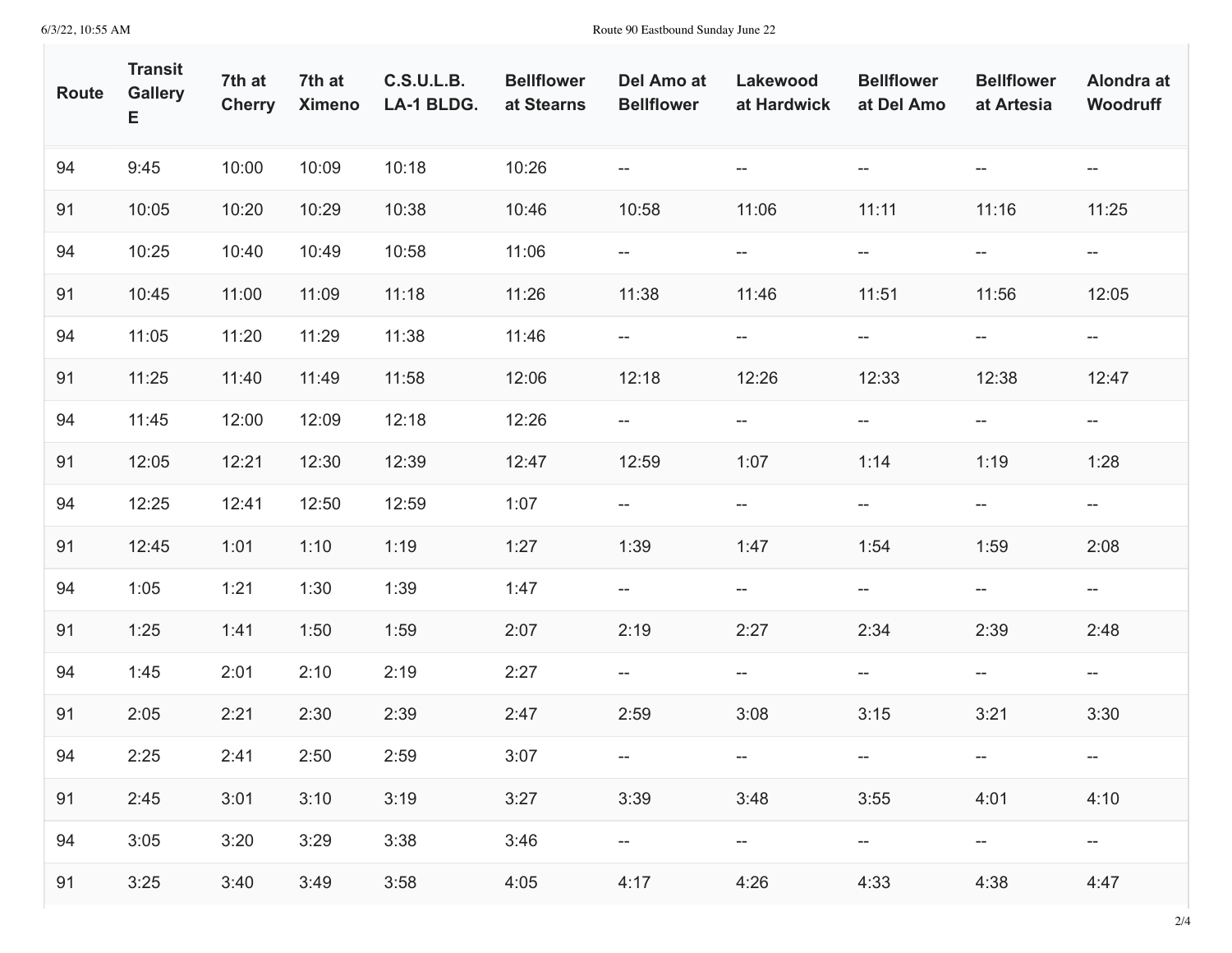| <b>Route</b> | <b>Transit</b><br><b>Gallery</b><br>Е | 7th at<br><b>Cherry</b> | 7th at<br><b>Ximeno</b> | <b>C.S.U.L.B.</b><br>LA-1 BLDG. | <b>Bellflower</b><br>at Stearns | Del Amo at<br><b>Bellflower</b> | Lakewood<br>at Hardwick                             | <b>Bellflower</b><br>at Del Amo                     | <b>Bellflower</b><br>at Artesia | Alondra at<br>Woodruff   |
|--------------|---------------------------------------|-------------------------|-------------------------|---------------------------------|---------------------------------|---------------------------------|-----------------------------------------------------|-----------------------------------------------------|---------------------------------|--------------------------|
| 94           | 3:45                                  | 4:00                    | 4:09                    | 4:18                            | 4:25                            | $-\!$                           | $\hspace{0.05cm} -\hspace{0.05cm} -\hspace{0.05cm}$ | $\hspace{0.05cm} -\hspace{0.05cm} -\hspace{0.05cm}$ | $- -$                           | $\hspace{0.05cm} \dashv$ |
| 91           | 4:05                                  | 4:20                    | 4:29                    | 4:38                            | 4:45                            | 4:57                            | 5:06                                                | 5:13                                                | 5:18                            | 5:27                     |
| 94           | 4:25                                  | 4:40                    | 4:49                    | 4:58                            | 5:05                            | $-\!$                           | $-\!$                                               | $-\!$                                               | $\overline{\phantom{a}}$        | $\hspace{0.05cm} \dashv$ |
| 91           | 4:45                                  | 5:00                    | 5:09                    | 5:17                            | 5:24                            | 5:36                            | 5:45                                                | 5:52                                                | 5:57                            | 6:06                     |
| 94           | 5:05                                  | 5:20                    | 5:29                    | 5:37                            | 5:44                            | $- -$                           | $\overline{\phantom{a}}$                            | $\overline{\phantom{a}}$                            | $- -$                           | $- -$                    |
| 91           | 5:25                                  | 5:40                    | 5:49                    | 5:57                            | 6:04                            | 6:16                            | 6:25                                                | 6:32                                                | 6:37                            | 6:46                     |
| 94           | 5:45                                  | 6:00                    | 6:08                    | 6:15                            | 6:22                            | ÷                               | $\overline{\phantom{a}}$                            | $- -$                                               | $\overline{\phantom{a}}$        | $- -$                    |
| 91           | 6:05                                  | 6:19                    | 6:27                    | 6:34                            | 6:41                            | 6:53                            | 7:02                                                | 7:09                                                | 7:14                            | 7:23                     |
| 94           | 6:25                                  | 6:39                    | 6:47                    | 6:54                            | 7:01                            | $-\!$                           | $-\!$                                               | $-\!$                                               | $\overline{\phantom{a}}$        | $\hspace{0.05cm} \dashv$ |
| 94           | 6:45                                  | 6:59                    | 7:07                    | 7:14                            | 7:21                            | $- -$                           | --                                                  | --                                                  | $\overline{\phantom{a}}$        | $\overline{\phantom{a}}$ |
| 91           | 7:05                                  | 7:19                    | 7:27                    | 7:34                            | 7:40                            | 7:51                            | 7:58                                                | 8:04                                                | 8:09                            | 8:17                     |
| 94           | 7:35                                  | 7:49                    | 7:56                    | 8:03                            | 8:09                            | $- -$                           | $- -$                                               | ÷                                                   | $- -$                           | $\overline{\phantom{a}}$ |
| 91           | 8:05                                  | 8:19                    | 8:26                    | 8:33                            | 8:39                            | 8:50                            | 8:57                                                | 9:03                                                | 9:08                            | 9:16                     |
| 94           | 8:35                                  | 8:49                    | 8:56                    | 9:03                            | 9:09                            | $-\!$                           | $- -$                                               | $\overline{\phantom{a}}$                            | $\overline{\phantom{a}}$        | $\hspace{0.05cm} \dashv$ |
| 94           | 9:05                                  | 9:17                    | 9:24                    | 9:31                            | 9:37                            | $--$                            | $--$                                                | $--$                                                | $--$                            |                          |
| 94           | 9:35                                  | 9:47                    | 9:54                    | 10:01                           | 10:07                           | --                              | --                                                  | --                                                  | --                              | --                       |
| 94           | 10:05                                 | 10:16                   | 10:23                   | 10:30                           | 10:36                           | --                              | $- -$                                               | $- -$                                               | $- -$                           | $-\!$                    |
| 94           | 10:30                                 | 10:41                   | 10:48                   | 10:55                           | 11:01                           | $-\!$                           | $-\!$                                               | --                                                  | $-\!$                           | $-\!$                    |